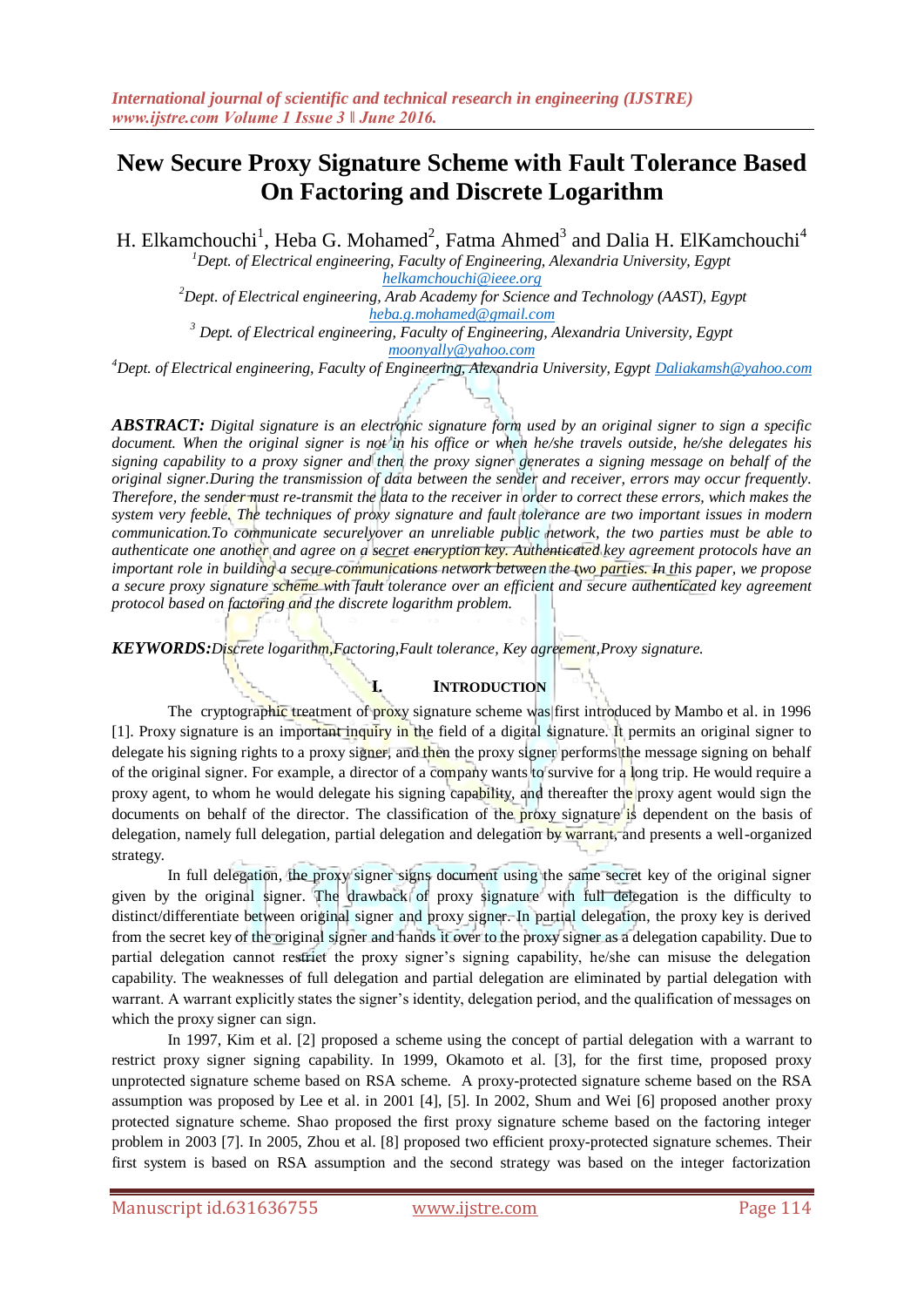problem. Also, in 2005 Han et al. [9] introduced a relatively new proxy signature scheme which is as secure as ElGamal signature [10]. Next, a signature based on two hard problems factoring and discrete logarithms was introduced by Harn [11] and Li et al. [12]. For more security, in 2013, Mat-Isa and Ismailintroduced a new proxy signature with the revocation based on factoring and discrete logarithm problems [13].

Due to the rapid growth in modern communication systems, fault tolerance and data security are two important issues in a secure transaction. During the transmission of data between the sender and receiver, errors may occur frequently. Therefore, the sender must re-transmit the data to the receiver in order to correct these errors, which makes the system very feeble.Digital signature schemes with fault tolerance make it possible for error detections and corrections during the processes of data computations and transmissions. Previously, Zhang [14] and Lee and Tsai [15] have respectively proposed two efficient fault-tolerant schemes based on the RSA cryptosystem. Both of them can efficiently check the sender's identity and keep the confidentiality of the transmitted document. Furthermore, they can detect the errors and correct them. However, these schemes have a common weakness in security. Huifang Xue [16] has improved the mechanism of Lee and Tsai by providing extra security against Chosen Ciphertext Attacks (CCA) using a permutation matrix. If a malicious looks into the message he will find it difficult to understand or calculate checksum/ hash value due to the randomization of permutation matrix.

The two parties must authenticate mutually and agree on a secret encryption key to communicate together securely. To achieve this, key establishment protocols are applied at the beginning of a communication session in order to verify the parties' identities and build a common session key. Authenticated key agreement protocols have an important role in establishing secure communications between the two parties over the open network. The most famous protocol for key agreement was proposed by Diffie and Hellman, which is based on the concept of public-key cryptography (DL) [17]. There are two types of the Diffie-Hellman protocol namely static and ephemeral. In the first one, the parities exchange static public keys, and in the second, they exchange ephemeral public keys [18]. The important feature of the designed protocol is the established session key is formed as a combination of static and ephemeral private keys of two parties.

In this paper, we propose a secure proxy signature scheme over an efficient and secure authenticated key agreement protocol based on two hard problems; factoring and discrete logarithm problems. The designed protocol for authenticated key agreement is secure as well as efficient and provides authentication between two entities before exchanging the session keys. The remaining parts of this paper are organized as follows: In Section II, we elaborate security properties of the proxy signature scheme. Next, we discuss the designed protocol in Section III. In Section IV, we proposed our proxy signature scheme. We analyze the security properties and common attacks of our proposed scheme in Section V. Finally, in Section VI, we give our conclusion.

# **II. SECURITY REQUIREMENTS OF PROXY SIGNATURE**

The security requirements for any proxy signature are first studied in [14] and later were improved in [1], [2]. According to them, a secure proxy signature scheme is expected to satisfy the following five requirements :

- 1. Verifiability: A verifier can be confident of the original signer's agreement on the signed message from a proxy signature
- 2. Strong unforgeability: Only the designated proxy signer can generate a valid proxy signature.
- 3. Strong identifiability: The identity of the proxy signer can be determined by any verifier from a proxy signature.
- 4. Strong undeniability: The proxy signer cannot repudiate the signature creation against anyone else, once he creates a valid proxy signature on behalf of an original signer.
- 5. Prevention of misuse: The responsibility of the proxy signer should be determined explicitly if he misuses the proxy key for the purposes other than generating a valid proxy signature.

# **III. NEW KEY AGREEMENT PROTOCOL**

The used protocol for the authenticated key agreement [19] provides authentication between the two parties A and B before exchanging the session keys. The protocol consists of three phases; The Registration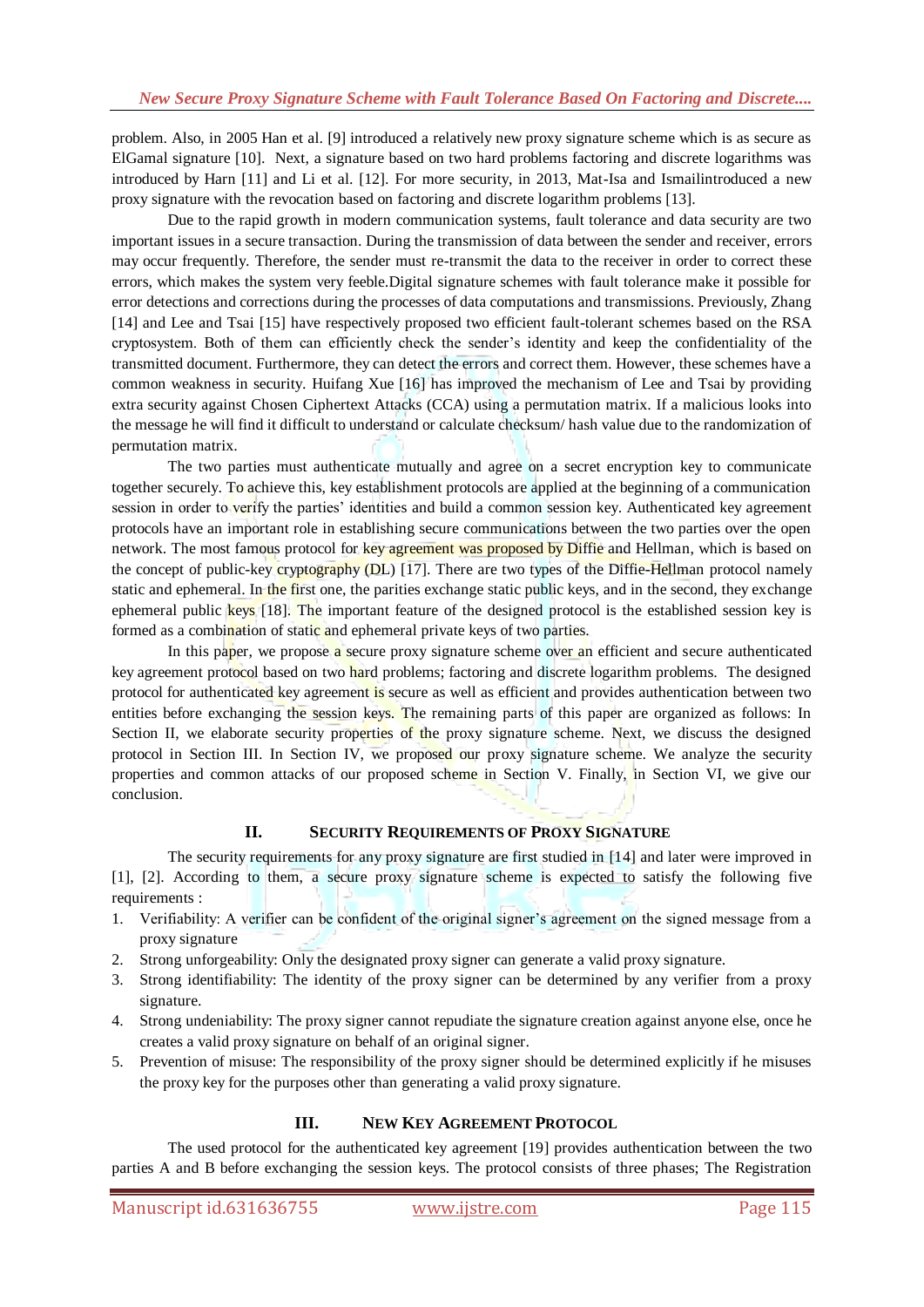Phase, The Transfer and Substantiation Phase, and The Key Generation Phase. Fig. 1 shows the overall operation of the new protocol.

A  
\nB  
\n
$$
s_{1} = (y_{B})^{-r_{A}} \cdot (t_{B})^{x_{A}} \xrightarrow{\sigma_{1}} s_{2} = (y_{A})^{-r_{B}} \cdot (t_{A})^{x_{B}}.
$$
\n
$$
v_{2} = ((t_{B})^{x_{A}} \cdot s_{2})^{-r_{A}} \t v_{1} = ((t_{A})^{x_{B}} \cdot s_{1})^{-r_{B}}
$$
\n
$$
= y_{B} \t y_{B} \t y_{B}^{-r_{A} \cdot t_{B}^{-r_{A}}} \t x_{AB} = v_{1} \cdot t_{A}^{-x_{B}} \cdot t_{A}^{-r_{B}}
$$
\n
$$
= y_{B}^{-r_{A} \cdot t_{B}^{-r_{A}} \cdot t_{B}^{-r_{A}}} \t x_{B} = y_{A}^{-r_{B} \cdot t_{A}^{-r_{B}} \cdot t_{A}^{-r_{B}}
$$
\n
$$
K_{AB} = g^{x_{B}r_{A} + x_{A}r_{B} + r_{A}r_{B}}
$$
\n
$$
K_{AB} = g^{x_{A}r_{B} + x_{B}r_{A} + r_{B}r_{A}}
$$

Fig.1. Overall operation of the proposed protocol

The system picks short-term private key  $r_A$ ,  $r_B$ , they are random integers  $2 \le r_A$ ,  $r_B < n1$ , and  $GCD(r, n1) = 1$ .  $n1 = (p-1)(q-1)$  where p, q are large safe prime numbers normally at least 512 bits.  $t_A$ ,  $t_B$  are short-term public keys where  $t_A = g^{r_A} \mod n$  and  $t_B = g^{r_B} \mod n$ , g is a generator of  $Z_p^*$  and  $n = pq$  long term public key at least 1024 bits. Then, the system picks long-term private keys  $x_A, x_B$  they are random integer where  $2 \le x_A, x_B < n1$  and  $GCD(x, n1) = 1$  and compute long-term public key  $y_A, y_B$  where  $y_A = g^{x_B} \mod n$  and  $y_B = g^{x_A} \mod n$ .  $K_{AB}$  is the shared secret key calculated by the new secure protocol between the two parties A and B.

In the new protocol, there is only one message sent from one entity to another. The message is sent from A to B and vice versa from  $B$  to  $A$ , both have the same structure and independent of each other. The protocol has low communication overhead where, the total number of transmitted bits is  $|n|$ . The protocol has low complexity (complexity is 4) since the protocol needs only four exponential operations. So, it provides desirable performance attributes.

### **IV. IUONAND CHIN CHANG'S SCHEME**

Iuon and Chin Chang's scheme [15] is developed from the concept of meta-ElGamal signature scheme [14] and the concept of Zhang's fault-tolerant signature scheme. In ElGamal digital signature scheme, a system first chooses a large prime *p* and a generator *g*, such that  $g \in Z_p^*$  with order  $p - 1$ . Both *p* and *g* can be shared among a system of users. To generate a key pair, the signer A first chooses a random number  $x_A$ ,  $x_A \in Z_{p-1}$ and calculates  $y_A = g^{x_A} \mod p$ . *A* keeps  $x_A$  secret and publishes  $y_A$ . Suppose that the signer Alice will send a message with her signature to the receiver Bob. Alice possesses a secret key  $x_A$  and a public key  $y_A$ . The proposed scheme can be divided into two procedures:

- 1. The signature generation procedure,
- 2. The fault tolerance and signature verification procedure.

### **4.1 The Signature Generation Procedure**

1. Alice first divides the transmitted message Minto numerical  $3 \times 3$  message matrices  $X_i$ 's, such that

$$
X_{l} = \begin{bmatrix} m_{11} & m_{12} & m_{13} \\ m_{21} & m_{22} & m_{23} \\ m_{31} & m_{32} & m_{33} \end{bmatrix}
$$
 (1)

Where  $m_{i,j}$ ,  $1 \le i \le 3$ ,  $1 \le j \le 3$ , is a message block and  $m_{ij} \in Z_{p-1}$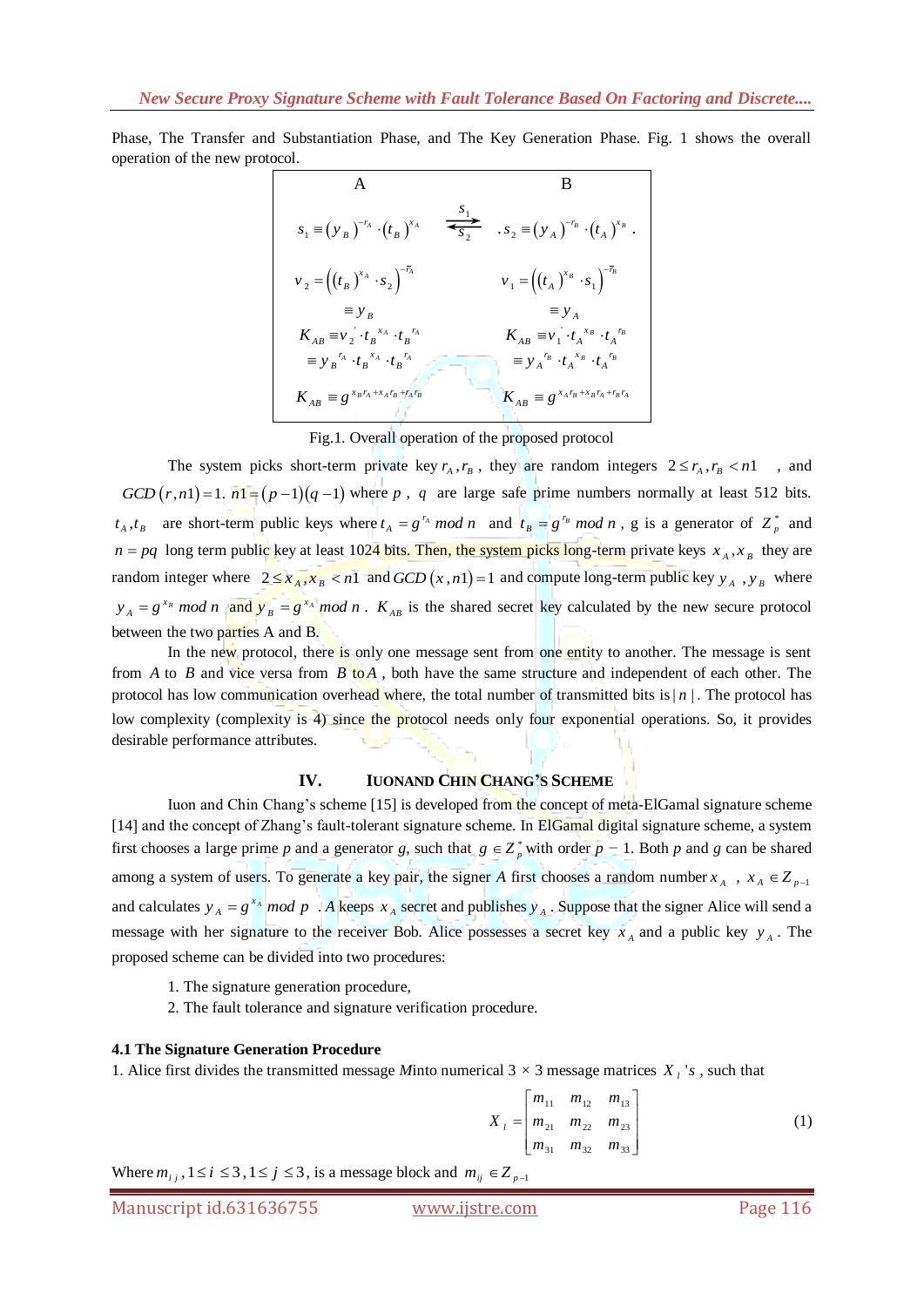2. For each message matrix  $X_i$ , Alice calculates its signature and constructs an expand matrix  $D_i$ , such that

$$
D_{l} = \begin{bmatrix} m_{11} & m_{12} & m_{13} & r_{1} & s_{1} & t_{1} \\ m_{21} & m_{22} & m_{23} & r_{2} & s_{2} & t_{2} \\ m_{31} & m_{32} & m_{33} & r_{3} & s_{3} & t_{3} \\ r^{1} & r^{2} & r^{3} & s^{2} & s^{3} & s^{3} & s^{3} \end{bmatrix}
$$
 (2)

The  $r_i$ ,  $s_i$ ,  $t_i$ ,  $r^i$ ,  $s^i$  *and*  $t^i$  can be calculated by using the following equations

$$
r_i = g^{k_i} \bmod p \tag{3}
$$

$$
t_i = \sum_{j=1}^{3} m_{ij} \bmod p - 1, \tag{4}
$$

$$
t_i = \sum_{j=1}^{n_i} m_{ij} \mod p - 1,
$$
\n
$$
s_i = (H(m_{i1}) \cdot t_i - H(m_{i2}) \cdot r_i \cdot x_A)(H(m_{i3}) \cdot k_i)^{-1} \mod p - 1,
$$
\n(5)

$$
r^j = g^{k_j} \bmod p \;, \tag{6}
$$

$$
t^{j} = \sum_{i=1}^{3} m_{ij} \mod p - 1,
$$
  
\n
$$
s^{j} = (H(m_{1j}) \cdot t^{j} - H(m_{2j}) \cdot r^{j} \cdot x_{A})(H(m_{3j}) \cdot k^{j})^{-1} \mod p - 1,
$$
\n(8)

$$
s^{j} = (H(m_{1j}) \cdot t^{j} - H(m_{2j}) \cdot r^{j} \cdot x_{A})(H(m_{3j}) \cdot k^{j})^{-1} \mod p - 1,
$$
\n(8)

where  $H()$  is a public one-way hash function.

### **4.2 The Fault Tolerance and Signature Verification Procedure**

1. Bob first detects errors by checking the equations

$$
t_i = \sum_{j=1}^{3} m_{ij} \mod p \quad \text{and} \quad t^j = \sum_{i=1}^{3} m_{ij} \mod p \tag{9}
$$

If there is an error in  $m_{uv}$ ,  $1 \le u$ ,  $v \le 3$ , we must have that  $t_u \ne \sum_{i=1}^{3}$  $m_u \neq \sum_{j=1}^{n} m_{uj} \mod p-1$  $t_u \neq \sum_{j=1}^{3} m_{uj} \mod p - 1 \text{ and } t^{\nu} \neq \sum_{i=1}^{3}$  $t^{\nu} \neq \sum_{i=1}^{5} m_{i\nu} \mod p-1$ 

Therefore, the error could beeasily detected.

2. After the error is detected in  $m_{uv}$ , it may be corrected by using either one of the following two equations

$$
m_{uv} = t_u - \sum_{j \neq v} m_{uj} \mod p
$$
  

$$
m_{uv} = t^{\nu} - \sum_{i \neq u} m_{iv} \mod p
$$
 (10)

3. After correcting the errors, Bob has to verify the validity of the recovery and its corresponding signatures by checking whether

$$
g^{H(m_{i1})t_i} = y_A^{H(m_{i2})\cdot r} \cdot r_i^{H(m_{i3})\cdot s_i} \mod p
$$
  

$$
g^{H(m_{i1})t^j} = y_A^{H(m_{i3})\cdot r^j} \cdot r^{j^{H(m_{3})\cdot r^j}} \mod p
$$
  

$$
(11)
$$

or not. If the above verifications are positive, Bob will believe that the contents of the recovered messages are valid. Otherwise, Bob can choose not to accept the receipted messages.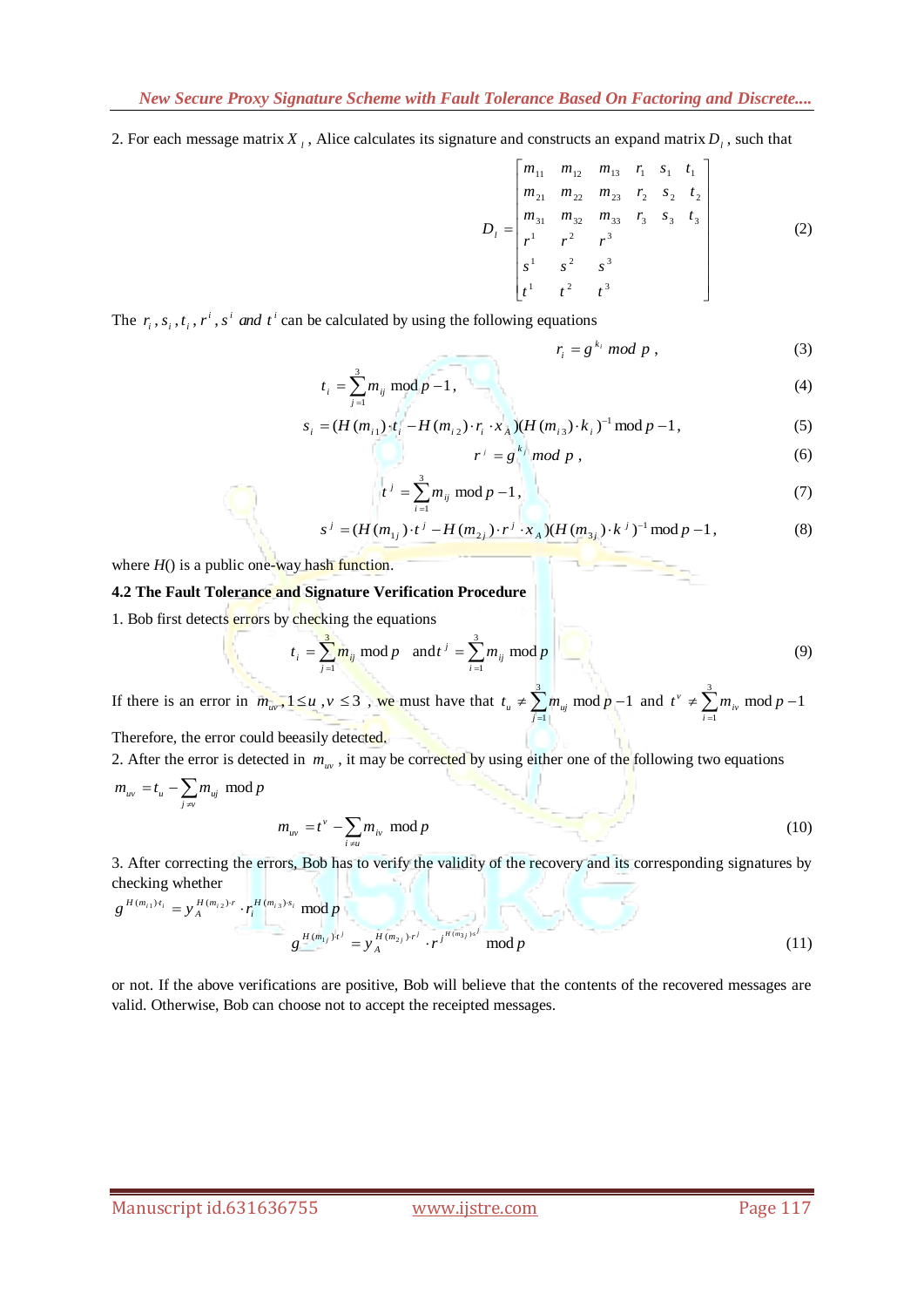# **V. THE PROPOSED PROXY SIGNATURE SCHEME**

The proposed proxy scheme is based on the new authenticated key agreement protocol with two hard problems factoring and discrete logarithm problems. The system is divided into four phases: System setup, Proxy key generation, Proxy key verification, Proxy signature generation and Proxy signature verification

# **5.1 System Setup**

For the convenience of describing our work, we define the parameters as follows:

| A:                           | Original signer                                          |
|------------------------------|----------------------------------------------------------|
| P:                           | Proxy signer                                             |
| B:                           | Receiver                                                 |
| $p,q$ :                      | Two large prime number                                   |
| $(e_{A},d_{A})$ :            | Secret key of original signer, $d_A = e_A^{-1} \mod n_A$ |
| $(e_{A}, n_{A})$ :           | Public key of original signer                            |
| $h()$ :                      | A secure one-way hash function.                          |
| $K_{AP}$ :                   | Shared secret key between A and P                        |
| $m_{\scriptscriptstyle w}$ : | A warrant                                                |
| $ID_A$ , $ID_P$ :            | Identity of A and P                                      |
| G:                           | Subgroup of $Z_p^*$ of order $pq$ .                      |
| $g$ :                        | Generator of $G$ .                                       |
| $x_A, x_P$ :                 | Long-term private keys of A and P.                       |

 $y_A, y_P$ : Long-term public keys:  $y_A \equiv g^{x_A} \mod p$  and  $y_P \equiv g^{x_P} \mod p$ .

# **5.2 Proxy Key Generation**

1. The original signer entity *Afirst* divides the transmitted message *M* into numerical  $3 \times 3$  message matrices and do the following:

- Selects an arbitrary integer value  $k_i, k^j \in Z_{p-1}$
- Find  $r_i = g^{k_i} \mod p$  and  $r^j = g^{k^j} \mod p$
- Calculate warrant  $m_w$  where,  $m_w$  must be created from  $ID_A$ ,  $ID_P$  and other data on the delegation.
- Compute  $h(m_w \Box r_i \Box K_{AP})$  and  $h(m_w \Box r^j \Box K_{AP})$
- Compute  $n(m_w \sqcup r_i \sqcup \mathbf{A}_{AP})$  and  $n(m_w \sqcup r_i \sqcup \mathbf{A}_{AP})$ <br>• Find  $\sigma_i = k_i + x_A * h(m_w \sqcup r_i \sqcup K_{AP}) \text{mod } p-1$ ,  $\sigma^j = k^j + x_A * h(m_w \sqcup r^j \sqcup \mathbf{K}_{AP}) \text{mod } p-1$

for all  $1 \le i \le 3$ ,  $1 \le j \le 3$ .

- Compute  $u_i = \sigma_i^{d_A} \mod n_A$ ,  $u^j = \sigma^{j^{d_A}} \mod n_A$
- Send  $(m_w, r_i, r^j, K_{AP}, u_i, u^j, \sigma_i, \sigma^j)$  to the proxy signer in the secure channel.

2.The proxy signer does the following:

- Shares a key  $d_A$  with original signer
- Checks the validity of  $(m_w, r_i, r^j, K_{AP}, u_i, u^j, \sigma_i, \sigma^j)$  by verifying whether or not the following equation holds

$$
g^{u_i^{e_A}} \equiv r_i y_A^{h(m_w \mathbb{D}_i \mathbb{C} K_{AP})} \text{ and } g^{u^{j^{e_A}}} \equiv r^j y_A^{h(m_w \mathbb{D}^{j} \mathbb{C} K_{AP})}. (12)
$$

If the verification is successful, the proxy signer then computes an alternative proxy private/public key pair  $\sigma_{p}$ and  $y_{pr}$ , respectively, such that

$$
\sigma_{i_{pr}} = \sigma_i + x_P * h(m_w \square r_i \square K_{AP}) \mod p - 1
$$
  
\n
$$
y \Big|_{i_{pr}} = g^{\sigma_{pr}} \mod p
$$
 (13)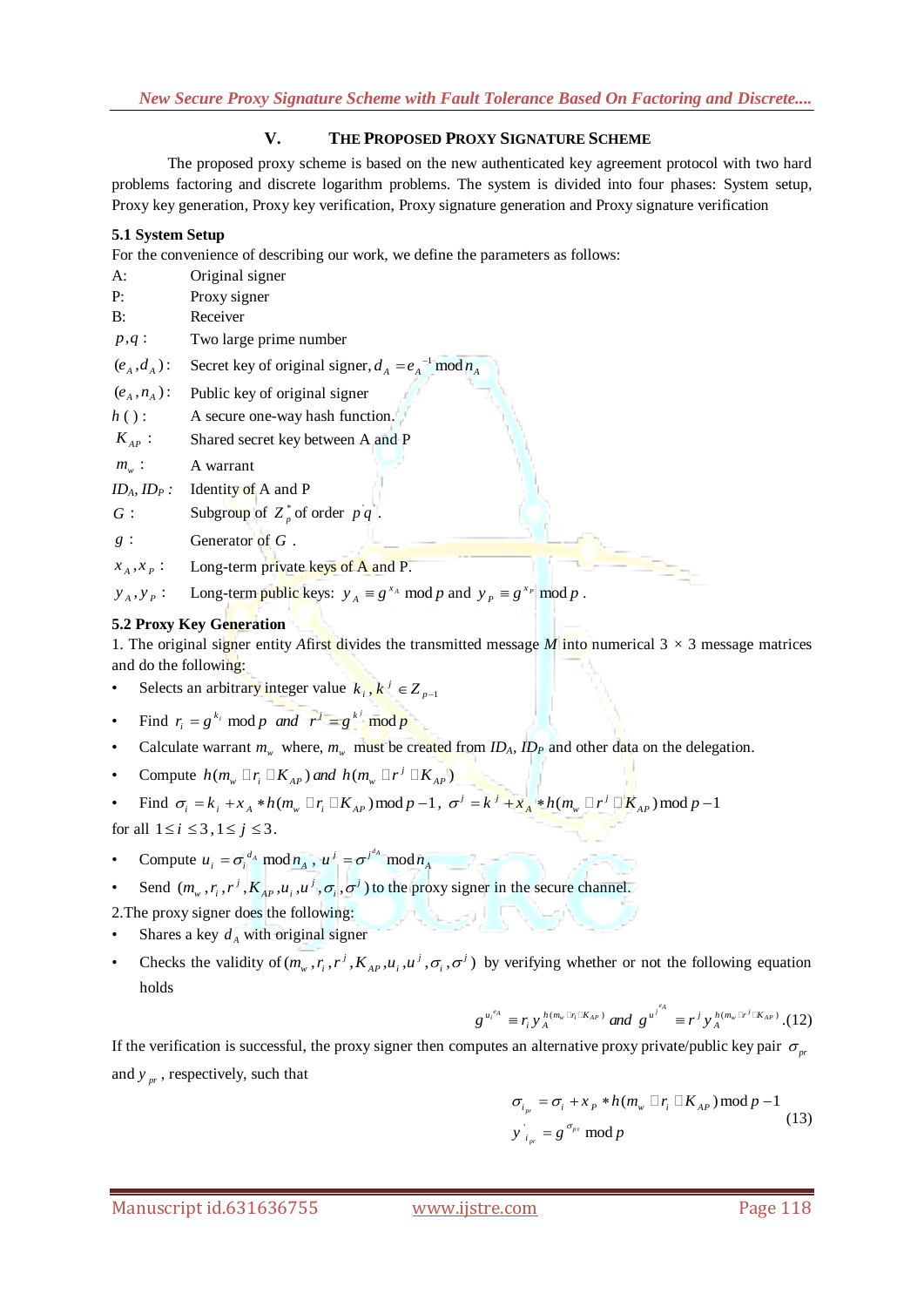$$
\sigma_{pr}^{j} = \sigma^{j} + x_{P} * h(m_{w} \square r^{j} \square K_{AP}) \mod p - 1
$$
  
\n
$$
y_{pr}^{j} = g^{\sigma_{pr}^{j}} \mod p
$$
 (14)

#### **5.3 Signature Generation**

Now, the proxy signer P will sign a message M on behalf of the original signer, he uses  $\sigma_{pr}$  to perform a

signing operation. The proxy signature on the message *M* is as follows

\n
$$
s_i = (H(m_{i1}) \cdot t_i - H(m_{i2}) \cdot \sigma_i \cdot y_{i_{pr}}^{\dagger}) (H(m_{i3}) \cdot \sigma_{i_{pr}})^{-1} \mod p - 1,
$$
\n
$$
s^j = (H(m_{1j}) \cdot t^j - H(m_{2j}) \cdot \sigma^j \cdot y_{pr}^{\dagger}) (H(m_{3j}) \cdot \sigma_{pr}^j)^{-1} \mod p - 1,
$$
\nWhere  $t_i = \sum_{j=1}^{3} m_{ij} \mod p - 1$  and  $t^j = \sum_{i=1}^{3} m_{ij} \mod p - 1$ , For all  $1 \leq i \leq 3, 1 \leq j \leq 3$ 

#### **5.4 Fault tolerance and Signature Verification**

1. The receiver *B* first detects errors by checking the equations

3  $\sum_{j=1}^{i} m_{ij}$  mod  $t_i = \sum m_{ii} \mod p$  $=\sum_{j=1}^{3} m_{ij} \mod p$  and  $t^{j} = \sum_{i=1}^{3} a_{ij} t^{j}$ 1  $j = \sum_{i=1}^j m_{ij}$  mod  $t^{j} = \sum m_{ij} \mod p$  $=\sum_{i=1}^{6} m_{ij} \mod p$  (16) If there is an error in  $m_w$ ,  $1 \le u$ ,  $v \le 3$ , we must have that  $t_u \ne \sum_{i=1}^{3}$  $m_u \neq \sum_{j=1}^{n} m_{uj} \mod p-1$  $t_u \neq \sum_{j=1}^{3} m_{uj} \text{ mod } p-1 \text{ and } t^{\nu} \neq \sum_{i=1}^{3}$  $t^{\nu} \neq \sum_{i=1}^{n} m_{i\nu} \mod p-1$ 

Therefore, the error could be easily detected.

2. After the error is detected in  $m_{uv}$  , it may be corrected by using either one of the following two equations  $u_v = t_u - \sum_{j \neq v} m_{uj}$  mod  $m_{uv} = t_u - \sum_{j \neq v} m_{uj} \mod p$ 

$$
m_{uv} = t^{\nu} - \sum_{i \neq u} m_{iv} \mod p \ (17)
$$

3. The receiver *B*receive the signed message and he has to check whether or not the following equations hold:  $1)^{i}i = v^{H(m_{i3}) \cdot s_i} \cdot (r_{i} \cdot v^{h(m_{w} \cdot r_i)})^{H(m_{i2})}$ 3. The receiver *B*receive the signed message and he has to  $g^{H(m_{i1})t_i} = y^{H(m_{i3})s_i}_{i_{pr}} \cdot (r_i \cdot y^{h(m_w \cdot r_i)}_A)^{H(m_{i2}) \cdot y_{i_{pr}}}$  mod *p* eceiver *Breceive* the signed **message** and  $\frac{d_i}{dt} = y \frac{H(m_i, s) \cdot s_i}{i_{pr}} \cdot (r_i \cdot y_A^{h(m_w \cdot r_i)}) \frac{H(m_i, s) \cdot h(m_i, s)}{i_{pr}}$ 

$$
g^{H(m_{1j})t^{j}} = y^{j^{H(m_{3j})s^{j}}}_{pr} \cdot (r^{j} \cdot y^{h(m_w \cdot r^{j})}_{A})^{H(m_{2j}) \cdot y^{j}_{pr}} \mod p
$$

$$
y'_{p\,\mathrm{r}} = r(y'_{A}y_{P})^{h(m_{w}\ln(K_{AP})}\,\mathrm{mod}p(18)
$$

### **VI. SECURITY ANALYSIS**

In the following, we show that the proposed schemes satisfy the security features, namely, verifiability, strong unforgeability, strong, undeniability, strong identifiability, and prevention of misuse.

### **6.1 Verifiability**

According to the step 1 of the fault tolerance and the signature verification procedure, if an error occurs in  $m_{ij}$ , therefore  $t_i \neq m_{i1} + m_{i2} + m_{i3}$  mod *p* and  $t^j \neq m_{1j} + m_{2j} + m_{3j}$  mod *p*. The fault message  $m_{ij}$  can be recovered by computing, if the rest of the messages  $m_{ik}$  's where  $k = 1$  to 3 and  $k \neq j$ , in the  $i^{th}$  row are correct. On the otherhand, if the rest of the messages  $m_{kj}$  's, where  $k = 1$  to 3 and  $k \neq i$ , in the  $j^{th}$  column are correct, the fault message  $m_{ij}$  also can be recovered by computing  $m_{ij} = t^j - (\sum_{k=1}^k m_{kj} m_{kj}) \mod p$ . Therefore, an error is correctable only when no other errors simultaneouslyoccur in the same row *i* and the same column *j*. In the proposed scheme, we can correctfour errors in a message matrix *X* at most. Figure 2 illustrates the correctableconditions when four errors simultaneously occur in a message matrix. Therefore,all the four errors can be corrected by using the check-sums in either the row orthe column direction.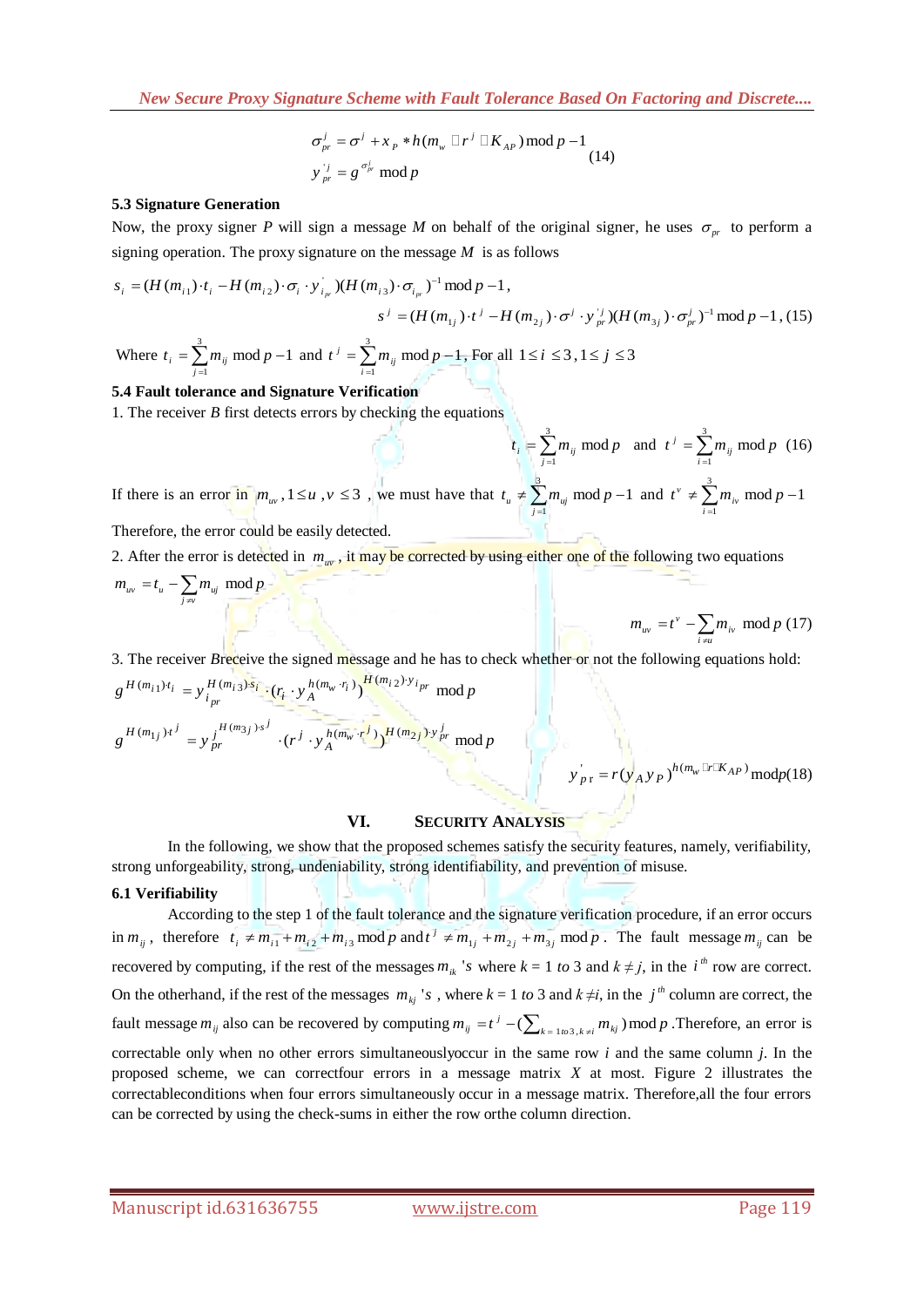

Fig. 2. The correctable conditions when there are four errors simultaneously occurring in a message matrix

According to the step 2, the receiver *B* can check the verification equation:<br> $y'_{pr} = g^{\sigma_{pr}} \mod p$ 

$$
y'_{pr} = g^{\sigma_{pr}} \mod p
$$
  
\n
$$
= g^{\sigma_{\pm x_p * h(m_w \Box r \Box K_{AP})}} \mod p
$$
  
\n
$$
= g^{\sigma} g^{x_p * (h(m_w \Box r \Box K_{AP})} \mod p
$$
  
\n
$$
= g^{k+x_A * h(m_w \Box r \Box K_{AP})} g^{x_p * h(m_w \Box r \Box K_{AP})} \mod p
$$
  
\n
$$
= g^k g^{x_A * h(m_w \Box r \Box K_{AP})} g^{x_p * h(m_w \Box r \Box K_{AP})} \mod p
$$
  
\n
$$
= g^k (g^{x_A} g^{x_p})^{h(m_w \Box r \Box K_{AP})} \mod p
$$
  
\n
$$
= r(y_A y_p)^{h(m_w \Box r \Box K_{AP})} \mod p
$$

# **6.2 Strong Unforgeability**

In this scheme, the proxy signature is created with the proxy signer's secret key  $x_p$  and delegated proxy key  $\sigma$ . The proxy key is bound with the original signer's secret key  $x_A$  and the session key  $K_{AP}$ . No one (including the original signer) can construct the proxy signature. If the original signer tries to construct the proxy private key from a proxy public key, he/she will need to solve the discrete logarithm problem. However, the discrete logarithm problem is difficult. Moreover, from Equation (12) the verification of  $h(m_w \Box r_A \Box K_{AP})$ with the signed message prevents the dishonest party from the creation of forged proxy signature. Therefore, any party, including the original signer cannot forge a valid proxy signature and thus the proposed scheme satisfies the unforgeability property.

# **6.3 Strong Identifiability**

Any verifier can determine the identity of the proxy signer from the proxy signatures created by the proxy signer. Therefore, in the proposed scheme, any verifier can identify the identity of the proxy signer from the proxy signature generated by himon the message *M.*

# **6.4 Strong Undeniability:**

In the proposed scheme, from Equations (13,14) the involvements of both original signer and proxy signer are determined by the secret keys  $x_p$  and  $d_A$  from the proxy signature. Thus, the proxy signer and the original signer cannot deny their involvement in a valid proxy signature. So, the scheme satisfies the undeniability property.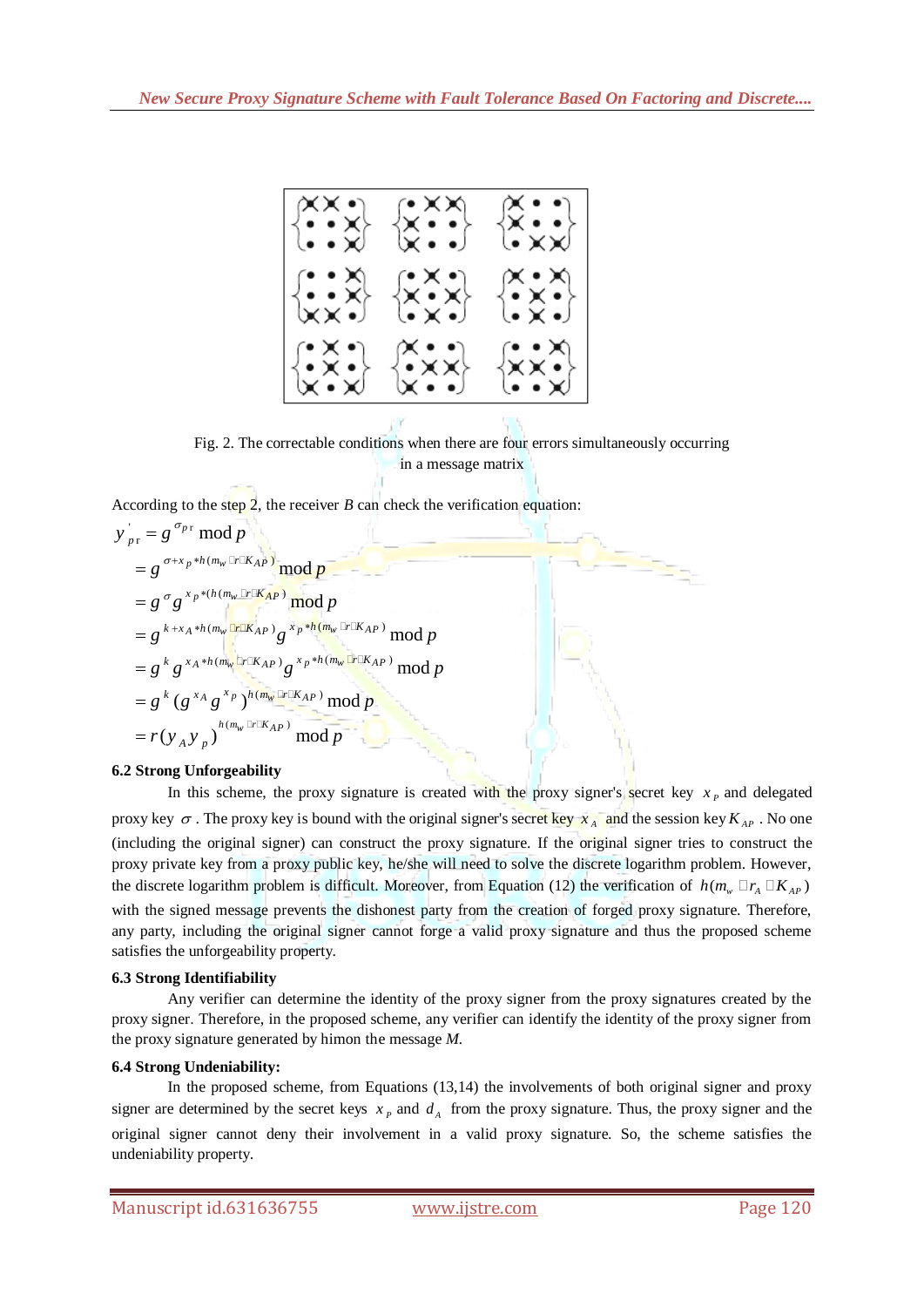### **6.5 Prevention of Misuse**

In the proposed scheme, the proxy signer cannot forge the delegated rights. The responsibility of the proxy signer is determined from the warrant  $m_w$  in the case of the proxy signer's misuse. Therefore, the original signer's misuse is also prevented because he cannot compute a valid proxy signature against the proxy signer.

Next, we show that our scheme is heuristically secured by considering the following five most common attacks.

**Known-Key Security (K-KS):**In the proposed scheme, if an established session key between original signer and proxy signer is disclosed, the adversary is unable to learn the other established session keys. In each run of the proposed scheme between the two parties, a unique session key which depends on  $r_A$  and  $r_P$  should be produced. Therefore, the adversary cannot compute  $K_{AP}$  and cannot calculate  $\sigma = k + x_A * (h(m_w \Box r \Box K_{AP}) \mod p - 1)$ .

**(Perfect) Forward Secrecy:**If both secret keys of two parties are compromised, the adversary is unable to derive old session keys, established by two parties. The protocol also possesses forward secrecy. Suppose that adversary compromises the private  $\text{keys } x_A$ , he/she cannot calculate  $\sigma = k + x_A * h(m_w \Box r \Box K_{AP}) \mod p - 1$ . Moreover, the secrecy of previous session keys established by honest parties is not affected, because an adversary who captured the private key  $x_A$  should extract the ephemeral keys  $r_A$  or  $r_P$  from the exchanged values to know the previous or next session keys between them. However, this is DLP (Discrete Logarithm Problem). On the other hand, assume adversary is able to solve FAC problem that means he/she knows the prime factorization of  $n_A$  and can compute  $d_A$ ; however, he/she cannot compute  $\sigma = k + x_A * h(m_\nu \Box r \Box K_{AP})$  mod  $p - 1$  since no information is available for  $x_A$ . Thus, he/she still fails to produce  $\sigma_A$  send to proxy signer.

**Key-Compromise Impersonation (K-CI):**When the private key of original signer is compromised, it may be desirable that this event does not enable an adversary to impersonate the other entities to A. Suppose that's long-term private key  $x_A$ , is disclosed. Now, an opponent who knows this value can clearly impersonate A . In the proposed scheme, the opponent cannot impersonate *P* to *A* and compute A . In the proposed scheme, the opponent cannot impersonate *P* to *A* and compute  $\sigma_{p} = \sigma + x_p * h(m_w \Box r \Box K_{AP}) \mod p - 1$  without knowing the*P*'s long-term private key *x<sub>p</sub>*. From the success of the impersonation, the opponent must know A 's ephemeral key  $r_A$ . So, in this case, the opponent should extract the value  $r_A$  from  $t_A \equiv g^{r_A} \mod n$ ; however, he/she cannot calculate the sharing key, and this is DLP. Furthermore, he cannot compute  $u = \sigma^{d_A} \mod n_A$  which is the RSA

Unknown Key-Share (UK-S): The original signer A cannot be coerced into sharing a key with the proxy signer P without the knowledge of the original signer, i.e., A believes that the key is shared with some entity  $C \neq P$ , and *P* believes that the key is shared with A. The used protocol prevents unknown key-share. Corresponding to the proxy signer's public static and ephemeral keys  $y_p$ ,  $t_p$ , an adversary cannot register proxy signer's public keys  $y_p, t_p$  as its own, and according to the assumption of this protocol that  $s_2$  has verified that P possesses the private static and ephemeral keys  $x_p$ ,  $r_p$ , respectively. So an adversary cannot verified that *P* possesses the private static and ephemeral keys  $x_p$ ,  $r_p$ , respectively. So an adversary cannot deceive the original assuming that  $\sigma_{p\text{r}} = \sigma + x_p * h(m_w \Box r \Box K_{AP}) \mod p - 1$  was originated from him. Therefore, the original signer cannot be coerced into sharing  $K_{AP}$  with the proxy signer without his/her knowledge.

### **VII. CONCLUSION**

In this paper, we proposed a new secure proxy signature with fault tolerance and a new key agreement protocol based on factoring and discrete logarithms. Our scheme does not consider the proxy revocation mechanism. The scheme provides a higher level of security than a single hard problem is based on two hard problems. Furthermore, it satisfies the capability of correcting four at most errors for each 3*×*3 message matrix.On the other hand, the scheme satisfies the necessary security requirements of proxy signature and has a